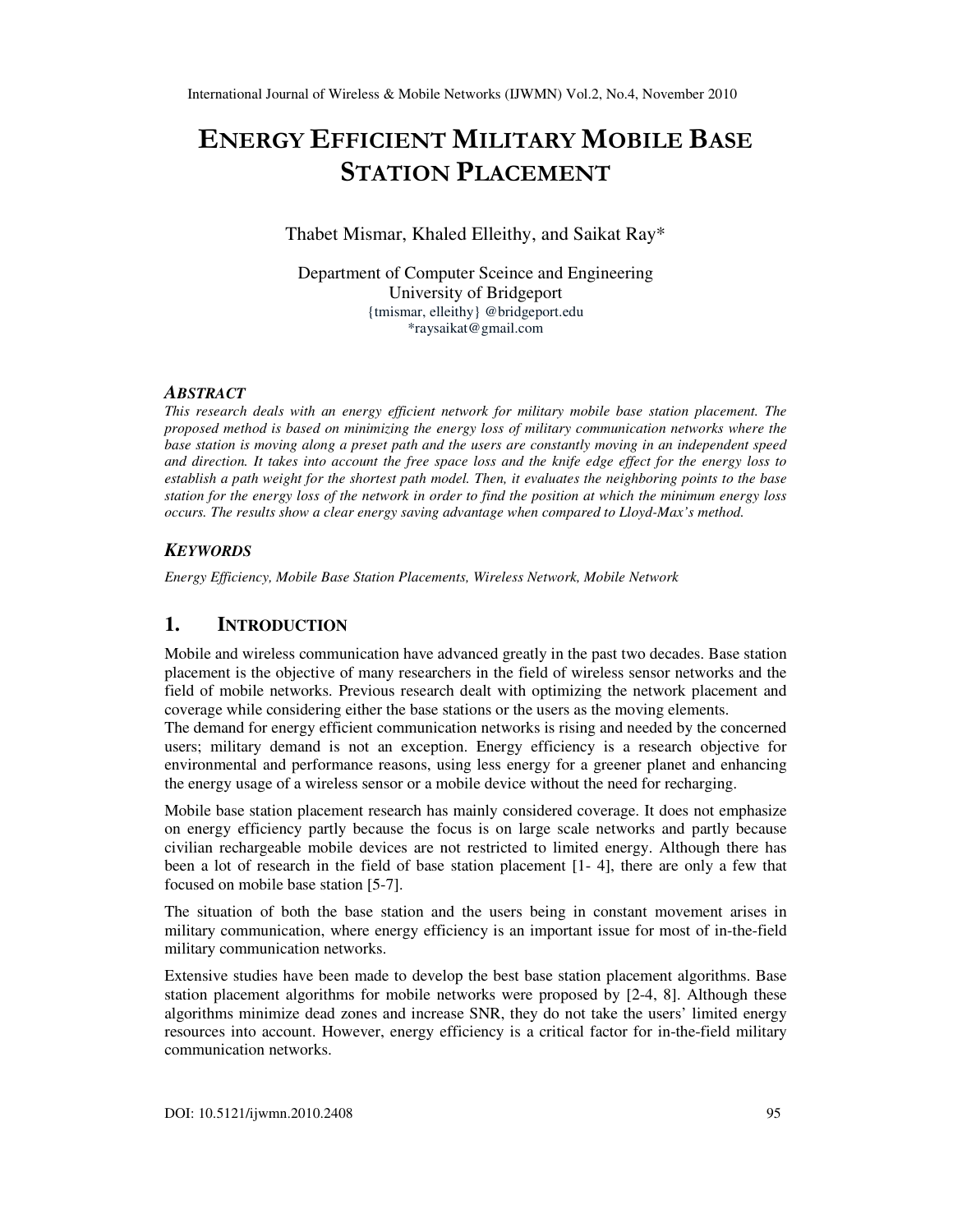Fixed base station placement algorithms for wireless sensor networks were proposed by [1, 9]. Although these algorithms take users into account, they assume a fixed base station for the network which overloads and drains the closest user (sensor) to the base station.

Mobile base station placement was discussed in [5-6, 10]. In [5] the mobile base station placement algorithm was based on the boundary of the transmission range for sensors. This technique uses the limited transmission range for the sensors which does not serve in-the-field military networks.

Algorithms that are based on the transmission range of the sensors and the boundary of the sensors' field were proposed by [6, 10]. These algorithms perform satisfactorily for sensor networks when the boundary is clearly defined.

Lloyd-Max's method [11] was modified by [12] and used by [7, 13] to develop base station placement algorithms. In [7] the mobile base station placement was based on maximizing network coverage.

The objective of this research is minimizing the energy loss of military communication networks where the base station is moving along a preset path and the users are constantly moving in an independent speed and direction.

The proposed method takes into account the free space loss and the knife edge effect for the energy loss to establish a path weight for the shortest path model and uses Dijkstra's algorithm [14] to determine the shortest path. Then, it evaluates the neighboring points to the base station for the energy loss of the network in order to find the position at which the minimum energy loss occurs.

Lloyd-Max's method for base station placement where the base station is basically centered in the middle of a group of users [7-13] is considered for the purpose of comparing the results. The random waypoint model [15] is used to provide a user movement model where each user is moving around in an independent speed and direction.

### **2. ENERGY EFFICIENT MOBILE BASE STATION PLACEMENT**

In modern warfare, one of the most important elements of winning the war is communication between soldiers and the base command and among the soldiers themselves.

Due to the fact that building bases is not practical, soldiers are constantly moving and construction resources are expensive, a need for mobile base stations arises. Placing the base stations on the battle field in an appropriate place is crucial because the soldier's communication device has a limited energy source and it is essential for it to operate as long as possible.

The objective is to find the new locations of the base stations (LBi+1) that minimize the total energy lost (TE) in communication, given a set of base stations (BS) and a set of users (MS) at certain locations (LBi) and (LM), consecutively.

One way is just assigning the base station to a random point, which will mean a high energy loss for a few user stations. Another approach is fixing the mobile station to the middle of a group; this approach was first conceived as the Lloyd-Max method and used in [7] which is later compared to the proposed method of mobile base station placement.

The flowchart in Figure 1 shows the evaluation process of the total energy loss of the whole network. The packet routing model uses the user and base station locations in the channel energy loss model to determine the new locations for the base stations. The new base stations locations are then used with the new locations of the users, from the user movement model, in a new round to determine the total energy loss for the whole network in the final round.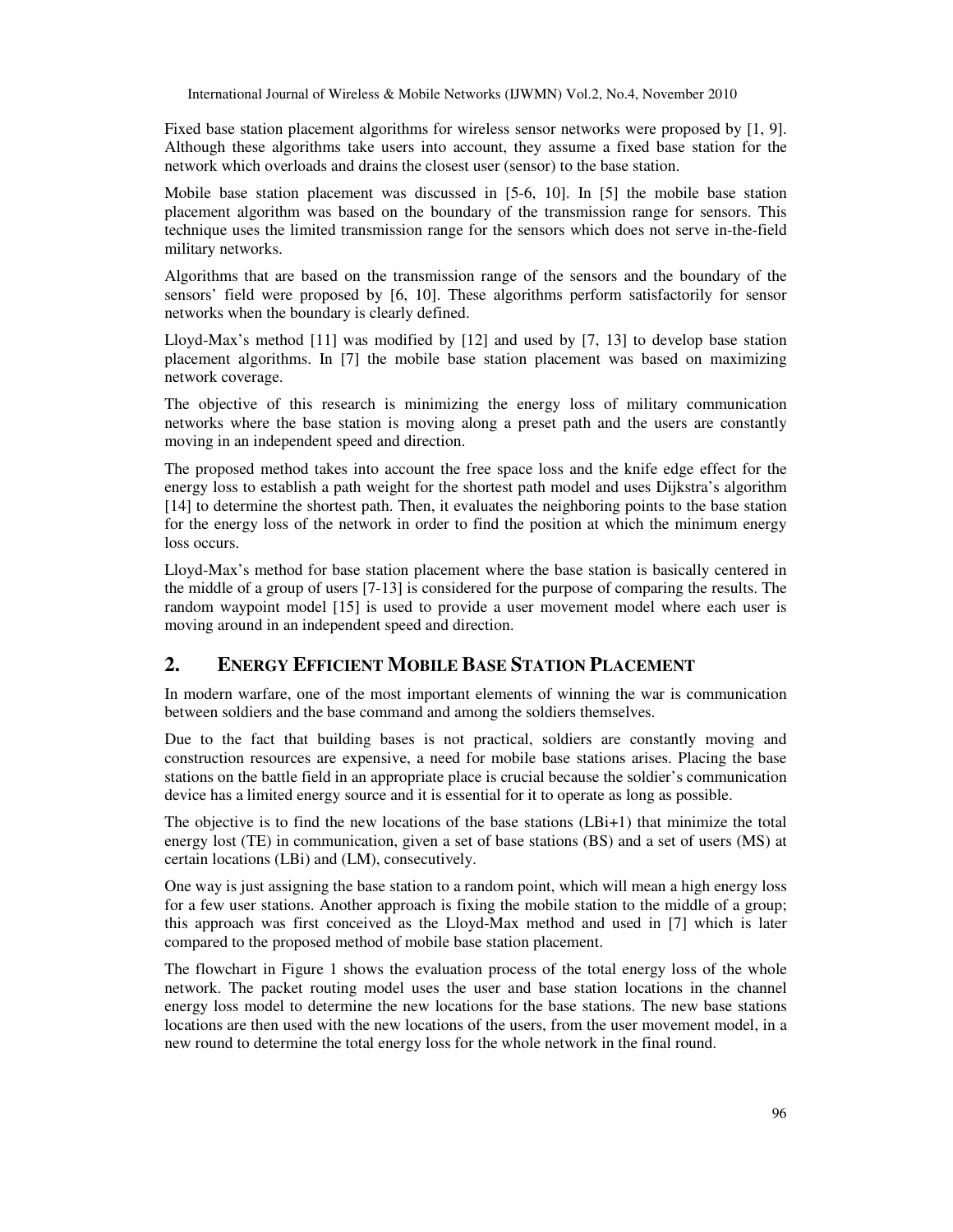# **3. SIMULATION**

At the beginning the maximum speed for the base station was set to 60 m/s [16]. The possible jumps were set to 16 points in order to find the optimum point for the next mobile base station location.



Figure 1. The Problem Flowchart

The models, which are given in this section, clarify the steps taken to move the users, to route the messages to the base station, and to calculate the total energy loss for the users after each possible jump. The downlink communication is ignored for simplicity.

The flowchart in Figure 2 shows the technique used to move the users and the base stations based on the user movement model and the total energy lost in that round. The user locations, the base station locations and the area elevation are the input of Shortest Path First (SPF) which outputs the total energy loss for a certain base station location. The main output of the whole process is the total energy loss for the whole network, which is collected from the total energy losses of each round.

A model for node movement was needed to simulate a large network movement scheme. The model must allow each node to move freely at its own speed to an independent destination. Consequently, the random waypoint model [15] was utilized for user movement.

In the random waypoint model, each node sets a destination and moves to it with a predetermined speed chosen from a minimum-maximum speed range. The users are assumed to be limited in movement by an area of 940m x 320m. Likewise, the speed is chosen randomly to be between 0.4m/s and 1.4m/s [17].

After reaching its destination the node pauses for a period of time, then it sets a new destination with a new speed. A maximum pause period of 5 minutes is assumed.

Packet routing is very important when talking about energy efficient communication systems. Dijkstra's algorithm is an excellent tool to find the shortest path tree for packet routing.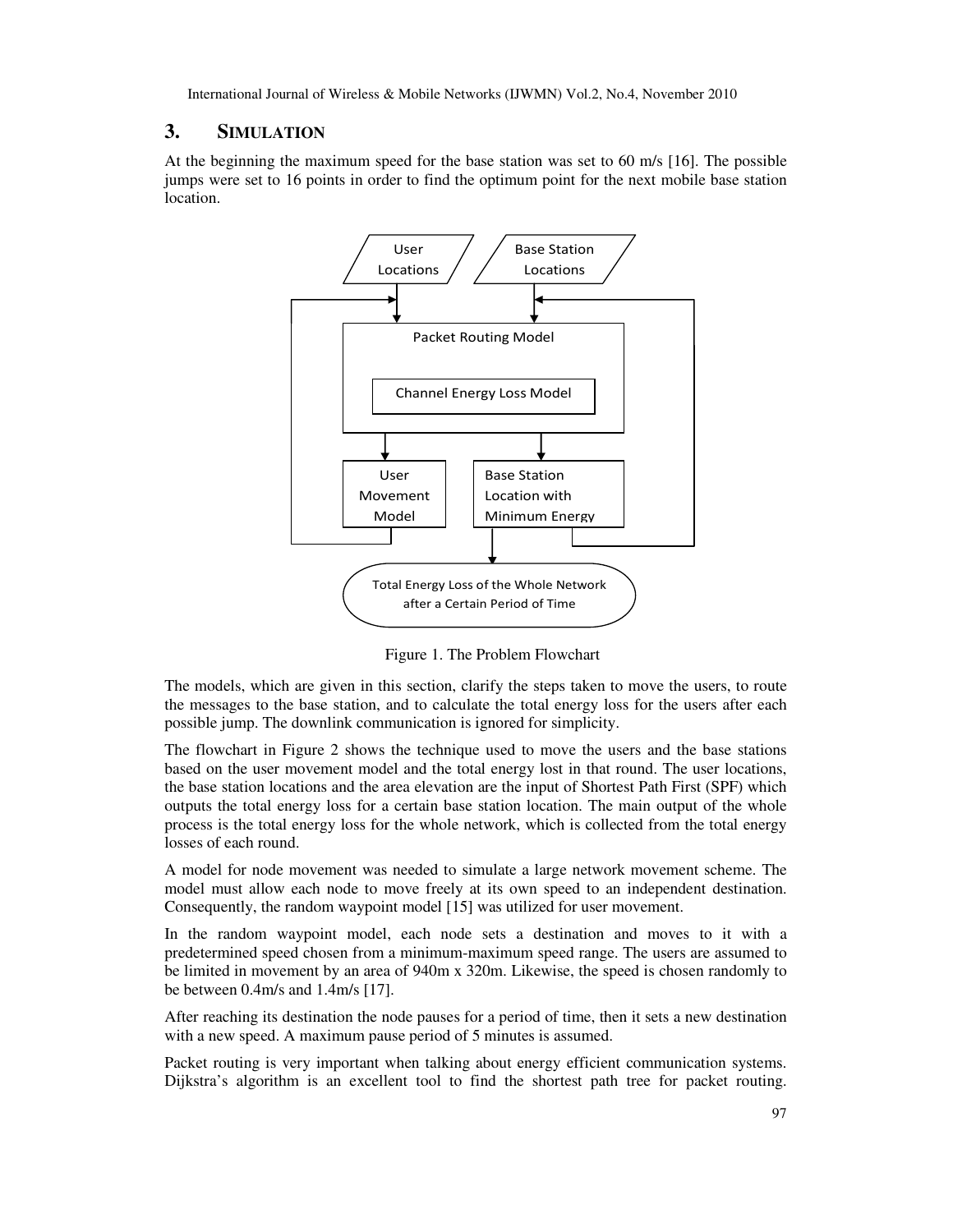Assuming that the energy loss to be the edge weight in the algorithm helps achieve energy efficient routing.



Figure 2. The Flowchart for the Main Program for the Proposed Method (Main.m)

The untested paths are set to infinity, and their weights are set as a percentage of energy lost compared to the total energy of the user. The base station energy loss is not taken into account since it is assumed that the base station has infinite energy reserve and the downlink paths are set to zero, unused paths. After applying Dijkstra's algorithm the path matrix consists of ones and zeros. Zero means the path was not used and one means the path was used to route the packet. A dummy base station is used to eliminate the need for base stations to connect.

The flowchart in Figure 3 shows the technique used to obtain the total energy loss based on Dijkstra's algorithm. The inputs that feed into Free Space Path Loss (FSPL) are the user location, the base station locations and the area elevation. FSPL outputs the path energy losses which are used in Dijkstra's algorithm as the path weights. The output of Dijkstra's algorithm is a spanning tree with the lowest energy path for packet routing, which in turn enables the calculation of the total energy loss for that run.

As mentioned previously, the expected energy losses for the users are used as path weights. The heights of the user and base station antennas are assumed to be 1.5m and 100m, respectively. The free space propagation model is used instead of the two-ray ground reflection model since the distance restriction does not apply in the assumed case [18], i.e.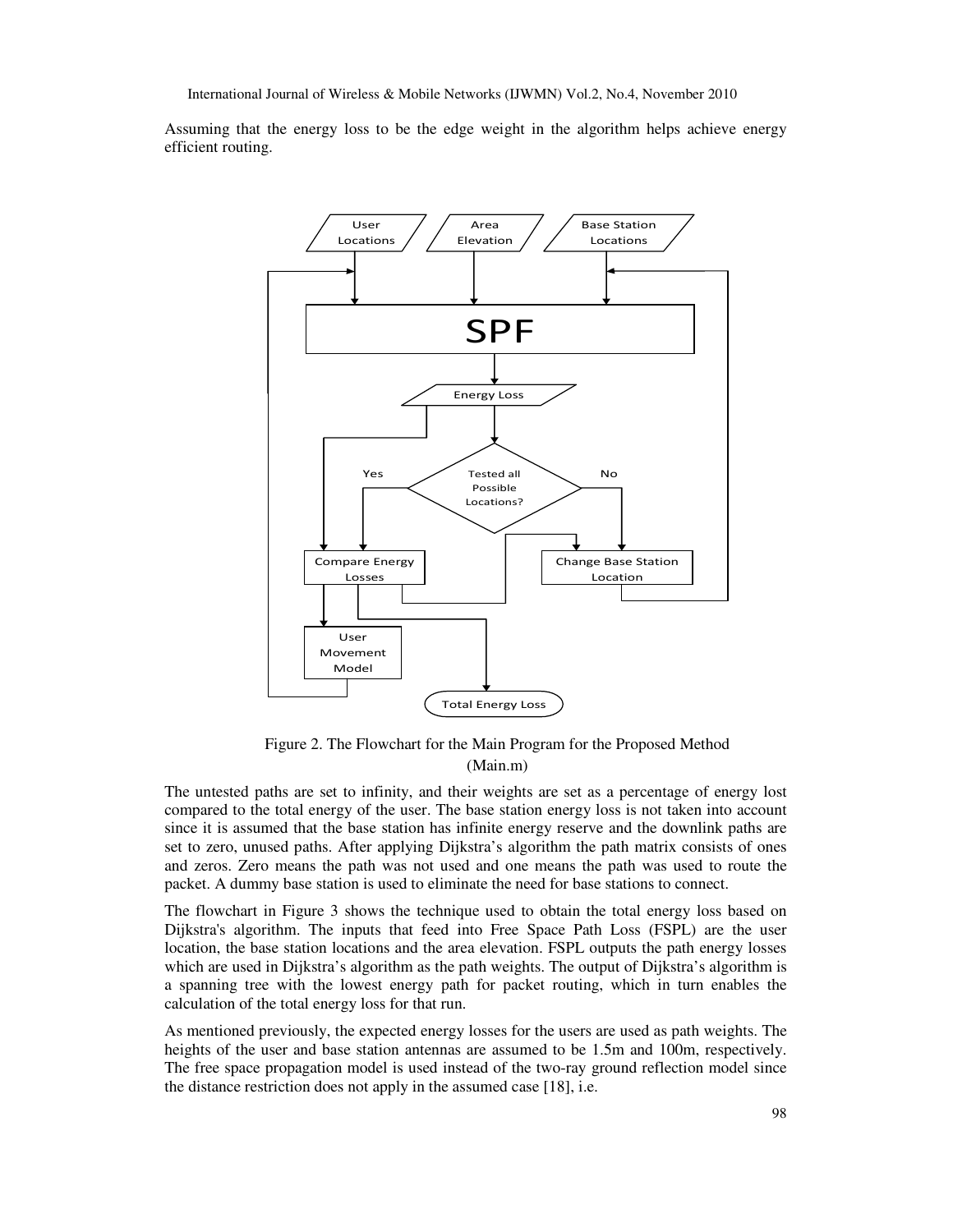

Figure 3. The Flowchart for the Packet Routing Program (SPF.m)

$$
d \ll \sqrt{h_t h_r} \tag{1}
$$

where d is the distance between the transmitter and receiver,  $h_t$  is the antenna height of the transmitter, and  $h_r$  is the antenna height of the receiver.

The following values are assumed for no specific reason:

- 1) Temperature =  $35^{\circ}$ C
- 2) Channel capacity = 1 Mbps
- 3) Bandwidth =  $5 \text{ MHz}$
- 4)  $SNR = 10 db$

The carrier frequency was assumed to be 2.4 GHz due to the fact that the communication channel is based on 802.11. The packet size was set to 4000 bits [19] and the antenna gain for both the transmitter and receiver was set to unity [18].

The knife edge loss is assumed to happen once. Given the current locations of the users and the locations of the base stations, the knife edge loss is calculated by taking pairs of transmitters and receivers and finding the obstructions in the way of the signal between them. Since it is assumed that the knife edge loss happens once, the search is terminated once the first obstruction is found and the loss is calculated using the following equations:

$$
G_d(dB) = 20\log|F(v)|\tag{2}
$$

$$
v = h \sqrt{\frac{2(d_1 + d_2)}{\lambda d_1 d_2}}
$$
 (3)

where h is the effective height of obstruction,  $d_1$  and  $d_2$  are the distances from the obstruction to the transmitter and receiver, and  $\lambda$  is the wavelength.

In each round, each base station has J possible future positions or jumps. For each jump, the expected energy losses for each user  $(E_i)$  are calculated by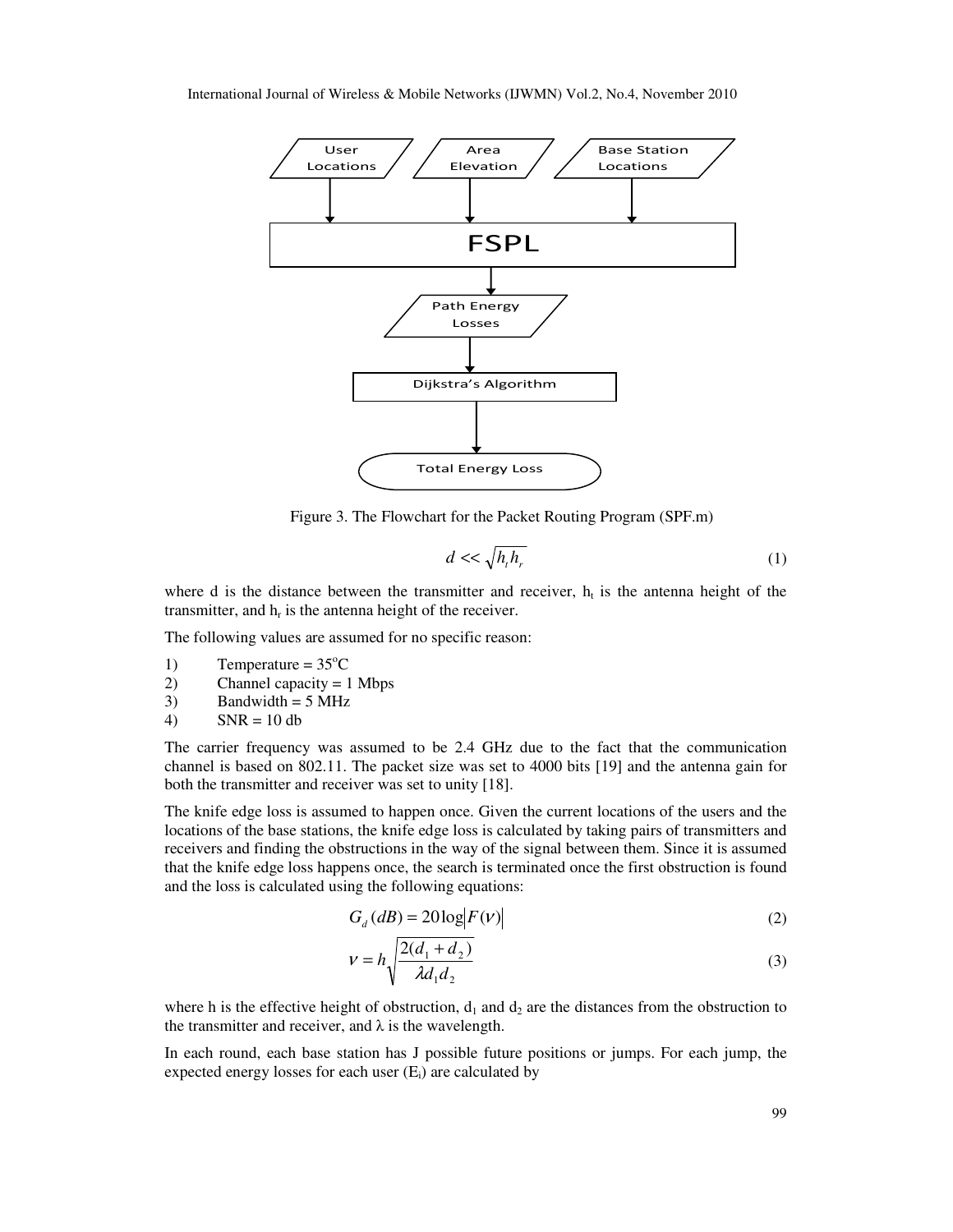$$
\lambda = C/f_c \tag{4}
$$

$$
N = K * T * B \tag{5}
$$

$$
P_{Rx} = N \cdot SNR \tag{6}
$$

$$
P_{Tx} = P_{Rx} * (4\pi * D/\lambda) / L_{knife}
$$
 (7)

$$
E_i = P_{Tx} * b / C_p \tag{8}
$$

where  $\lambda$  is the wave length, C is the speed of light,  $f_c$  is the carrier frequency, N is the white noise, K is Boltzmann's constant, T is the temperature in Kelvin, B is the Bandwidth,  $P_{Rx}$  is the received transmitted power, SNR is the signal to noise ratio,  $P_{Tx}$  is the transmitted power, D is the distance the signal travels from the transmitter to the receiver,  $L_{\text{knife}}$  is the knife edge loss, b is the number of bits sent, and  $C_p$  is the channel capacity.

The energy losses  $E_i$  is then used in Dijkstra's algorithm as the path weights. After applying Dijkstra's algorithm, an estimation of the total network energy loss for a specific possible jump is obtained. This is done for each base station and for all possible jumps in order to take the combination of base station jumps with minimum total energy loss.

The flowchart in Figure 4 shows the technique used to obtain the transmission power. The user locations and the base station locations are used to obtain the distance matrix, which is basically a matrix whose values are the distances between pairs of users or users and base stations. The distance matrix is then used to calculate the transmission power needed before considering the knife edge loss. The knife edge loss is calculated by using the distance matrix and the area elevation. The transmission power and the knife edge loss are finally used to calculate the final transmission power.



Figure 4. The Flowchart for the Channel Energy Loss Program (FSPL.m)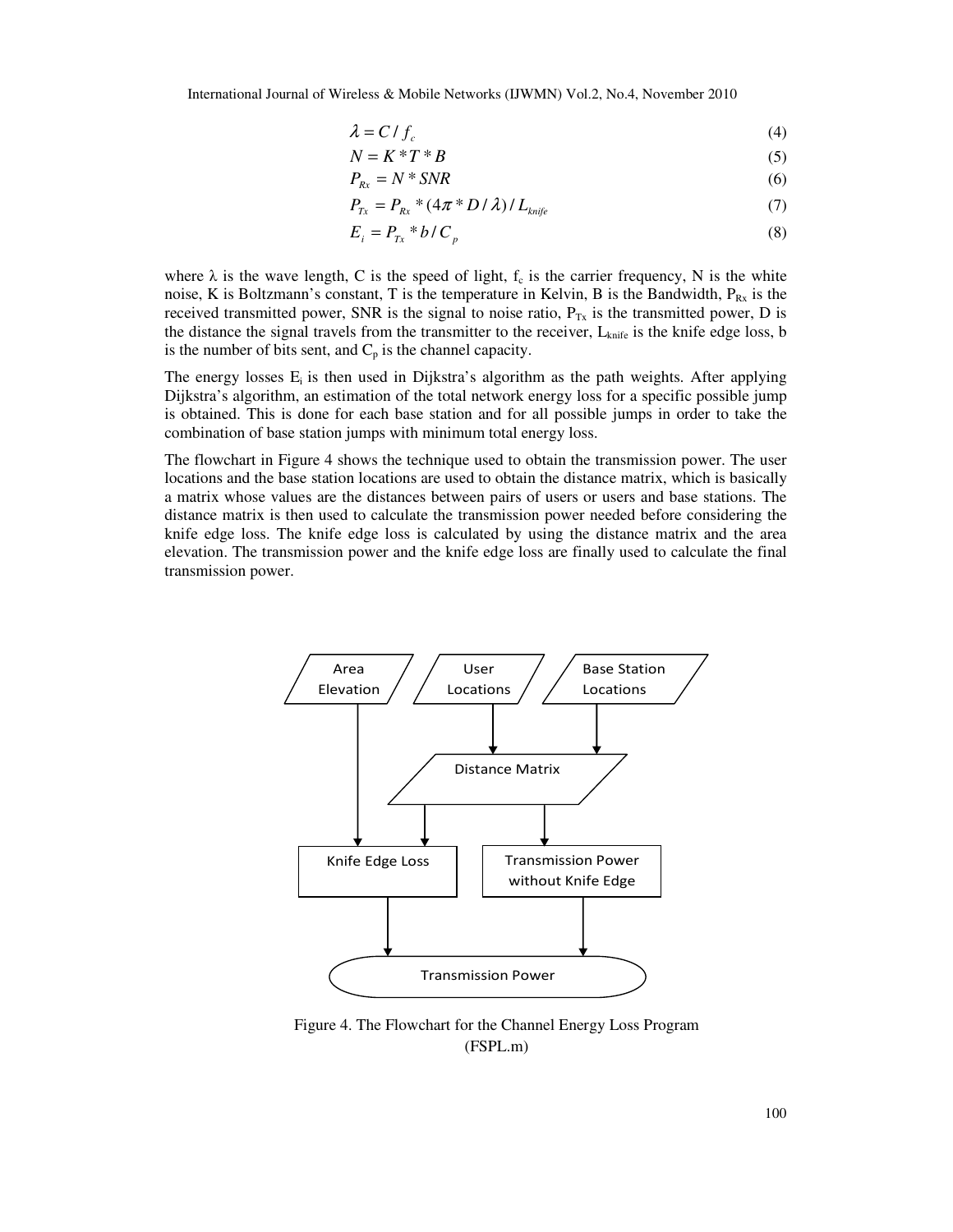### **4. RESULTS**

The simulation mainly focused on varying three parameters; the number of base stations, the number of users, and the average number of packets sent per second.

For each parameter changed, the total energy used by users was calculated for the proposed method and Lloyd-Max's method.

The number of base stations was varied between 1 base station and 5 base stations. Figure 5 shows that the total energy lost by implementing the proposed method and Lloyd-Max's method decreases as the number of base stations increases. This result is expected because as the number of base stations increases the distance between the base station and the users decreases, thus the power needed for transmission is decreased.



Figure 5. Total Energy Loss for Both Methods. Number of Users = 40, Average Packets Sent  $= 1$ .

The number of users was varied between 20 users and 100 users. Figure 6 shows that the total energy lost by implementing the proposed method and Lloyd-Max's method increases as the number of users increases. This is due to the increase in the number of packets sent through the network.

The number of average packets sent per second was varied between 1 packet and 5 packets per second. Figure 7 shows that the total energy lost by implementing the proposed method and Lloyd-Max's method increases as the number of average packets sent per second increases. This result is expected because the energy lost in transmission is proportional to the number of packets sent.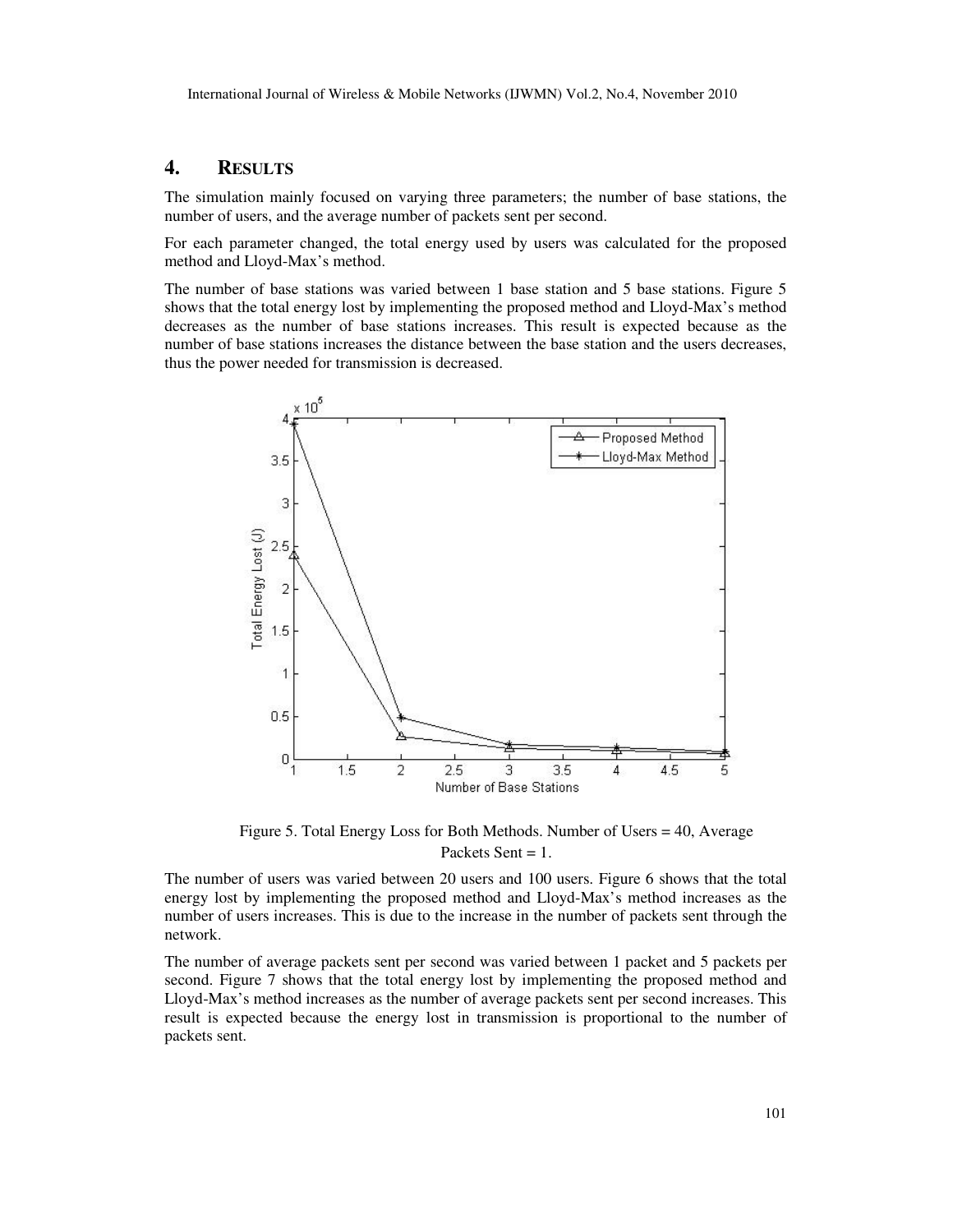

Figure 6. Total Energy Loss for Both Methods. Number of Base stations = 3, Average Number of Packets = 1.



Figure 7. Total Energy Loss for Both Methods. Number of Base stations = 3, Number of Users  $= 40$ .

### **5. CONCLUSION**

This research achieved an algorithm for an energy efficient network for military mobile base station placement. The proposed method is based on minimizing the energy loss of military communication networks where the base station is directed to move along an estimated path and the users are constantly moving in an independent speed and direction. The achieved results for the number of base stations, users, and average packets sent indicate that the proposed method is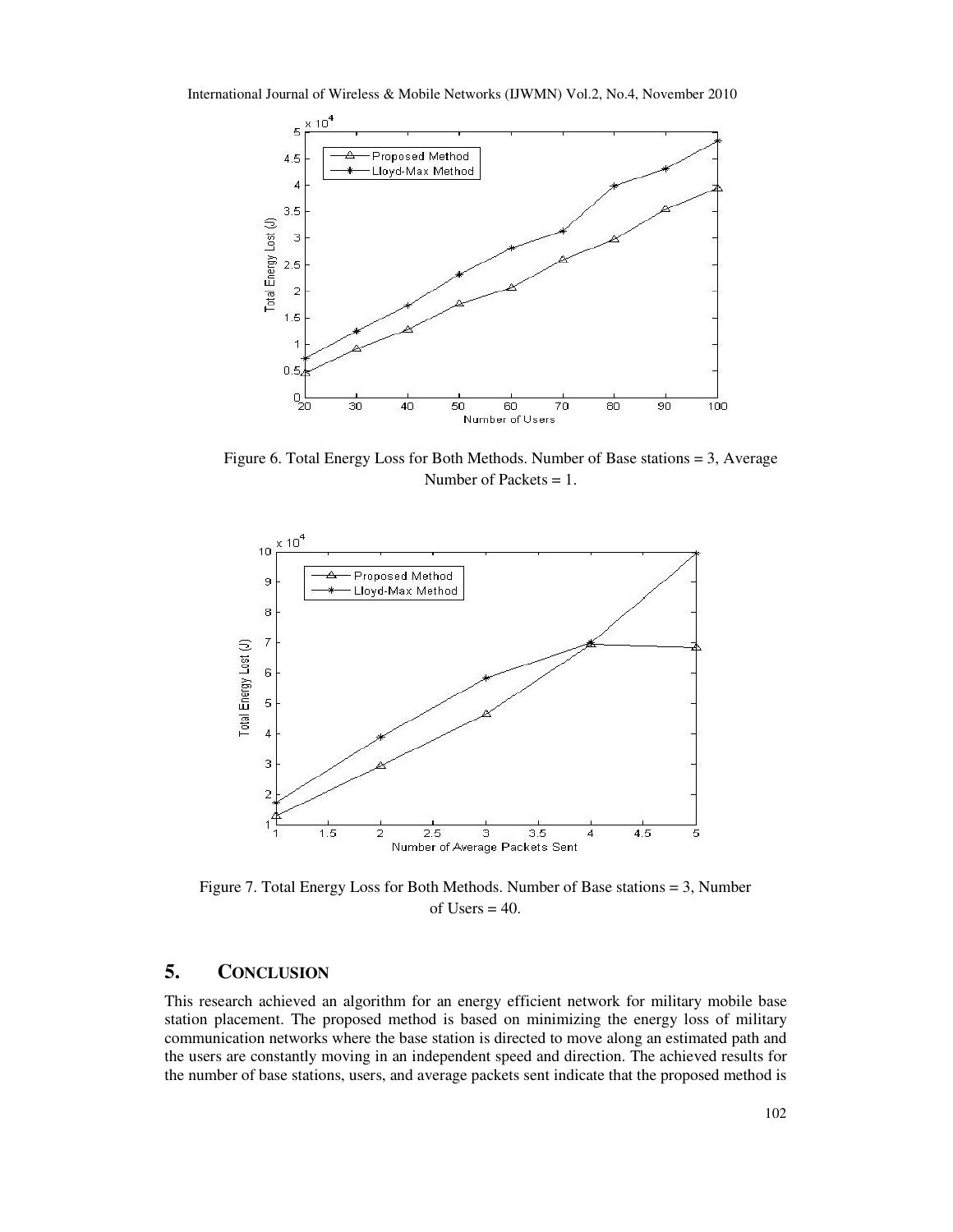suitable for in-the-field military communication networks. Furthermore, the results show a clear average energy saving advantage of 25% when compared to Lloyd-Max's method.

#### **6. REFERENCES**

- [1] Y. Shi, and Y.T. Hou, "Approximation algorithm for base station placement in wireless sensor networks," in Proc. IEEE Communications Society Conference on Sensor, Mesh and Ad Hoc Communications and Networks (SECON), pp. 512-519, June 18-21, 2007, San Diego, CA, USA.
- [2] X. Huang, U. Behr, and W. Wiesbeck. Automatic base station placement and dimensioning for mobile network planning. In IEEE Vehicular Technology Conference, volume 4, pages 1644-- 1649, 2000.
- [3] B.-S. Park, J.-G. Yook, H.-K. Park, The determination of base station placement and transmit power in an inhomogeneous traffic distribution for radio network planning, in: Proceedings of the IEEE Vehicular Technology Conference, 2002, pp. 2051-2055.
- [4] Amaldi, E., Capone, A. and Malucelli. F. (2002) 'Planning UMTS base station location: optimization models with power control and algorithms', IEEE Transactions on Wireless Communications.
- [5] Waleed Alsalih, Selim Akl, and Hossam Hassanein, "Placement of multiple mobile base stations in wireless sensor networks,"Proceedings of the IEEE Symposium on Signal Processing and Information Technology (ISSPIT), 2007
- [6] Azad, A.P.; Chockalingam, A., Mobile base stations placement and energy aware routing in wireless sensor networks, Wireless Communications and Networking Conference, 2006. WCNC 2006. IEEE Volume 1, 3-6 April 2006. Page(s):264 - 269
- [7] Ha Yoon Song. A method of mobile base station placement for High Altitude Platform based network with geographical clustering of mobile ground nodes. Proceedings of the International Multiconference on Computer Science and Information Technology, Oct. 2008. Page: 869-876
- [8] Huang, X.; Behr, U.; Wiesbeck, W., A new approach to automatic base station placement in mobile network, Proceedings of the 2000 International Zurich Seminar on Broadband Communications, 2000.
- [9] Alon Efrat, Y. Shi and Y. T. Hou, "Algorithm Design for Base Station Placement Problems in Sensor Networks", in 3rd Int. Conf. on Quality of Service in Heterogeneous Wired/Wireless Networks, 2006
- [10] S. Gandham, M. Dawande, R. Prakash, and S. Venkatesan, "Energy efficient schemes for wireless sensor networks with multiple mobile base stations," in Proc. The IEEE Global Telecommunications Conference (GLOBECOM), December 2003.
- [11] Stuart P. Lloyd. Least Squares Quantization in PCM. IEEE Transactions on Information Theory, vol. 28, no. 2, pp. 129-147, 1982.
- [12] Vance Faber, "Clustering and the Continuous K-means Algorithm," Los Alamos Science, No. 22, 1994.
- [13] Nirupama Bulusu, John Heidemann and Deborah Estrin, Adaptive Beacon Placement, Proceedings of the Twenty First International Conference on Distributed Computing Systems (ICDCS-21), Phoenix, Arizona, April 2001
- [14] Cormen, Thomas H.; Leiserson, Charles E., Rivest, Ronald L. (1990). Introduction to Algorithms (1st ed.). MIT Press and McGraw-Hill. ISBN 0-262-03151-8.
- [15] The Node Distribution of the Random Waypoint Mobility Model for Wireless Ad Hoc Networks, Christian Bettstetter, Student Member, IEEE, Giovanni Resta, and Paolo Santi, IEEE TRANSACTIONS ON MOBILE COMPUTING, VOL. 2, NO. 3, Page 257- 269, JULY-SEPTEMBER 2003
- [16] Harding, Stephen. U.S. Army Aircraft Since 1947. Schiffer Publishing Ltd., 1997.